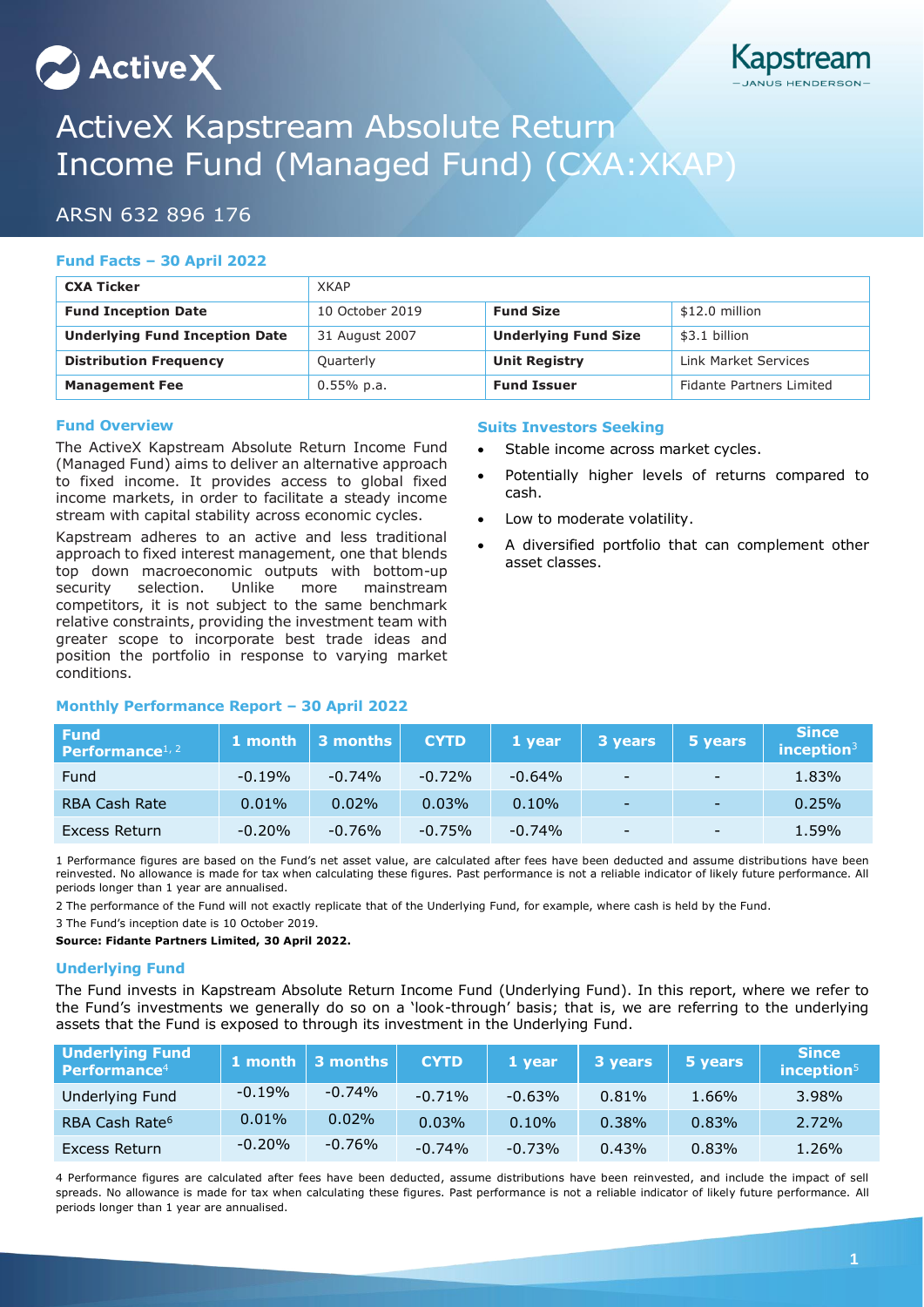



5 The Underlying Fund's inception date is 31 December2007.

6 From 1 February 2014 to 30 October 2019, the Fund's benchmark was a composite benchmark comprising 50% Bloomberg Ausbond 0-3 Yr Index & 50% Bloomberg Ausbond Bank Bill Index. Prior to 1 February 2014, the Fund's benchmark was the RBA Cash Rate. **Source: Fidante Partners Limited, 30 April 2022.**

#### **Fund Benefits**

#### **Unconstrained approach**

Investing wherever the best risk adjusted opportunities can be found by Kapstream irrespective of the benchmark index.

#### **Conservative risk focus**

Priority is given to actively managing the Fund's investment risks within limits.

#### **Flexibility**

Able to meaningfully shift exposure to different geographies, sectors and fixed income categories to meet its return and risk objectives.

#### **Capital stability**

Conservatively managed, the Fund is well suited to investors looking for potentially higher levels of returns compared to cash with low to moderate volatility.

#### **Income stream**

Investing predominantly in high quality bonds provides the potential for a stable quarterly income stream.

#### **Diversification**

A flexible, unconstrained approach results in a diversified portfolio that can be complementary to other asset classes.

#### **Fund Risks**

The Fund is exposed to a number of risks including interest rate risk, market risk, and collateral risk. Please refer to the Product Disclosure Statement for more information.

#### **Underlying Fund Guidelines**

| <b>Target Return</b> | <b>Target Volatility</b> | <b>Duration Limits</b> | <b>Credit Quality</b> |
|----------------------|--------------------------|------------------------|-----------------------|
| Cash plus 2-3%       | $<$ 1.5% annualised      | $-2$ to $+2$ years     | >85% investment grade |

#### **Underlying Fund Statistics**

| <b>Interest Rate</b><br><b>Duration</b> | <b>Credit Spread</b><br><b>Duration</b> | <b>Average Credit</b><br>Rating | <b>Number of Issuers</b> | <b>Yield to Maturity</b> |
|-----------------------------------------|-----------------------------------------|---------------------------------|--------------------------|--------------------------|
| $0.47$ vrs                              | $2.65$ yrs                              |                                 | 101                      | 4.17%                    |



#### **Geographic Allocation**



#### **Sector Allocation**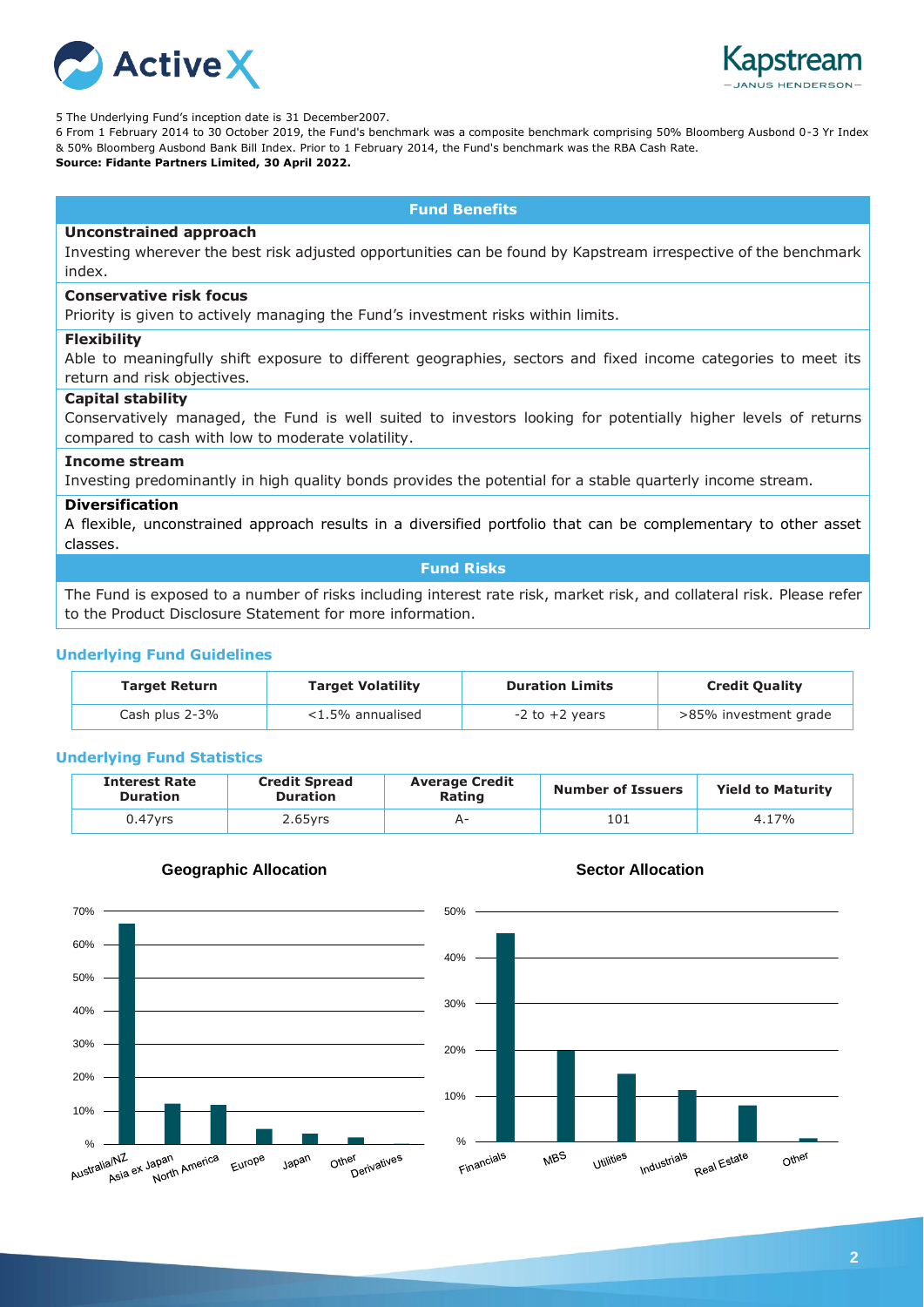



#### **Credit Rating**





#### **Monthly Commentary**

#### **Performance & Market Commentary**

The Underlying Fund returned a modest negative return in April of -0.19% (after class A unit fees), a relatively resilient outcome given continued stresses across most markets and further sharp falls in risk assets, not to mention highly unusual and temporary positive correlation between rates and credit spreads. Coupon income remained consistently positive, though this was offset by credit spread widening, and rising sovereign yields also detracted from performance.

The Bloomberg AusBond Composite Index lost a further -1.49% in April and is now down -7.28% calendar-year-todate, highlighting the enormous challenge for fixed income market participants investing traditionally.

After a challenging first quarter for equities, credit and rates markets, there was no respite in April. In the US, the S&P 500 lost -8.8%, the Volatility Index (VIX) was up 62% to 33.4 and the Investment Grade CDS Index widened +16 basis points to 83 basis points. Australian equities have held in better than their US counterparts this year given the exposure to the mining / energy sector and this was true of April as well with the S&P/ASX 200 down only - 0.9%. However the Australian iTraxx CDS Index followed the US in widening +15 basis points to 96 basis points.

While broader risks have not changed - war in Ukraine and increased economic uncertainty in Europe; China's deficient plan of dealing with COVID-19 and subsequent slowing data; central banks grappling to deal with an environment of persistent inflation and slowing growth - investors have begun to price in greater chance of monetary policy mistakes leading to increased probability of a hard landing and/or recession. Add to the mix first quarter earnings news in the US, which despite being quite strong on a backward looking basis, came with forward looking forecasts revised lower by many companies (particularity volatile mega-cap and big-tech names), adding to the softer risk sentiment this month.

In the US, economic data was mixed over the month of April. Unemployment and underemployment fell to cyclical lows of 3.6% and 6.9% respectively and while the Institute for Supply Managements various gauges of manufacturing and services data fell and were lower than expectations, they remain at high levels. The biggest data surprise came in the form of the first quarters' GDP print at -1.4%, driven largely by lower net exports (imports exceeding exports). However, an import surge tied to solid consumer demand suggests growth may return to positive territory over subsequent quarters and this does not signal an impending recession. Meanwhile, quarterly wage data, in the Employment Cost Index, was released late in the month and this showed a record +1.4% increase quarteron-quarter which will fuel the inflation narrative going forward, adding to pressure on US Federal Reserve's (FED) inflation-fighting credibility. The Consumer Price Index (CPI) continued to accelerate with headline inflation at 8.5% year-on-year. Needless to say there is a growing chorus of Federal Open Market Committee (FOMC) members who believe rates will need to be raised beyond neutral to combat inflation. While there was no April FOMC meeting, they did convene early May and hiked rates 50 basis points, with further 50 basis point hikes priced into upcoming June and July meetings. Given that elevated realised inflation and inflation expectations over the longer term remain anchored at around 3%, we believe the FED will continue on it's aggressive hiking path throughout the year. As investors ponder this regime shift from the FED, rate markets will remain volatile. The front end of the Treasury curve sold off further over the month with the 2-year Treasury up +38 basis points to 2.71%, while the 10-year rose +60 basis points to 2.94%.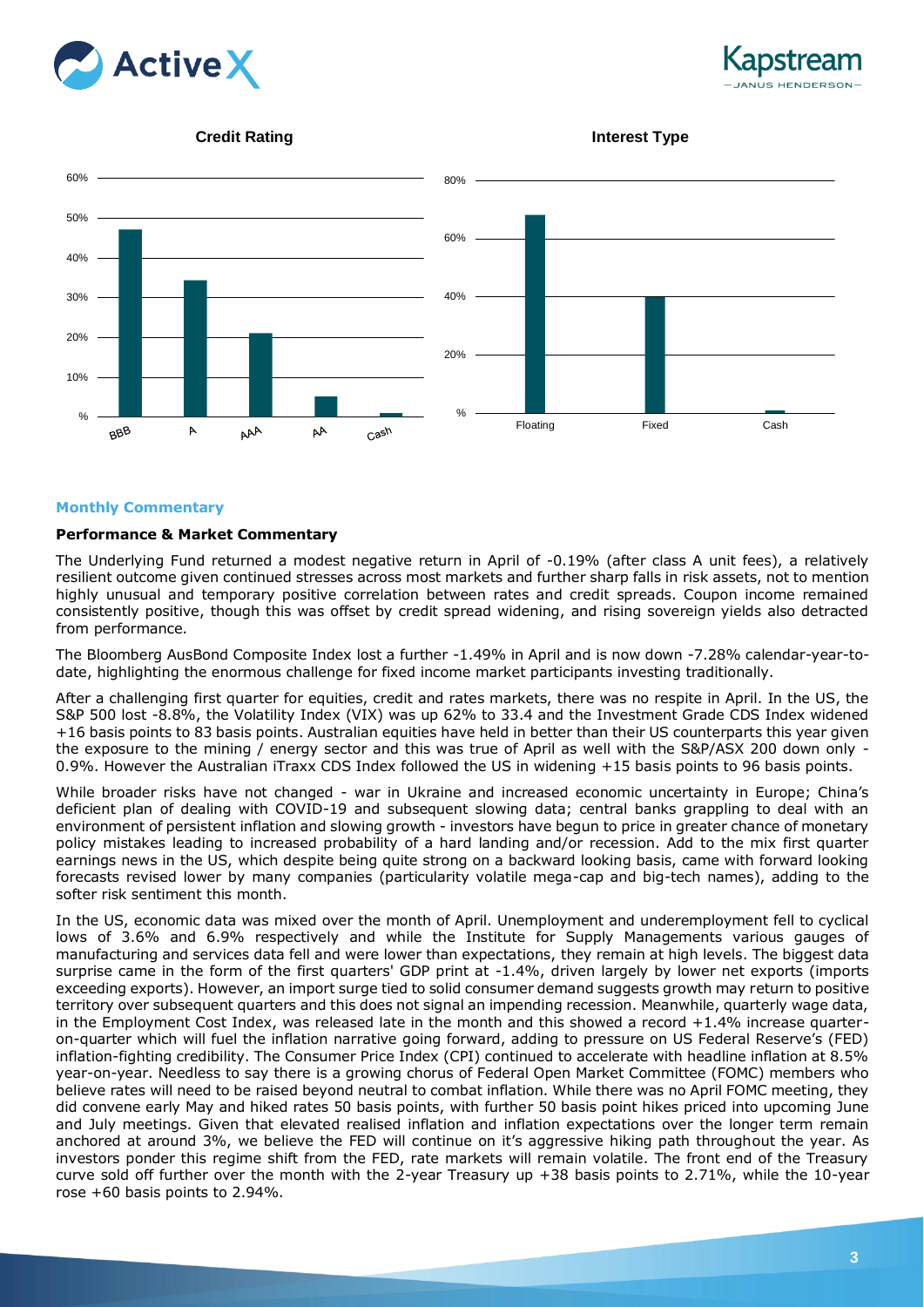

While's Russia's ongoing invasion of Ukraine continues to weigh on investor sentiment across Europe, as well as impacting food and energy prices globally, one piece of positive news from the region was Emmanuel Macron's victory in the French national elections. Macron's election ensures a degree of certainty across the economic and political landscape in Western Europe, particularly important in the face of the threats Russia and Putin have brought to the fore, and this was viewed positively by markets. Today Macron is Europe's defacto-leader, after Germany's Angela Merkel stepped down in 2021. Financial markets however were not as impressed with the European Central Bank (ECB) who failed to present the market with a firm plan as to when their asset purchase program will unwind, sending the Euro currency lower. While member commentary points to readiness in raising rates, ECB President Lagarde remains circumspect saying *"if I raise interest rates today, it is not going to bring the price of energy down".*  German 2-yr government bond yields rose 34 basis points 0.26%, while the 10-yr rose +39 basis points to 0.94%.

Australia saw economic data broadly underperform expectations. Home loans, both owner-occupier and investor, fell as higher mortgage rates charged by the banks has slowed the pace of house price growth, even seeing declines in some capital cities. Fewer jobs than anticipated were created and the unemployment rate remained at an albeit low level of 4.0%, narrowly missing expectations of 3.9%. CPI data at a headline level was 5.1% with strong price increases in non-tradeables (services) inflation signalling that there is momentum driven by higher wages and demand, not just the supply-induced disruptions relating to China and Ukraine which garner most of the attention. While the RBA did not alter policy rates in April, it was this inflation data and expectations of wage inflation remaining elevated which led to a 25 basis point increase in the policy rate to 0.35% early May. Governor Lowe, no longer *"patient",* has communicated the Board's flexibility to raise rates based on data *"over coming months"*. The yield on the 3-year Australian Government Bond rose +37 basis points to 2.71%, while the 10-year rose +29 basis points to 3.13%.

In Asia, China saw a slowing of both manufacturing and non-manufacturing Purchasing Manager Indices (PMI), in particular the latter which has been impacted mostly by China's lack of a plan when it comes to dealing with COVID-19, where growing infections are leading to city-wide lockdowns across the country. Stimulus measures thus far have been insufficient to deal with the slowing. In Japan, the focus was on currency markets as the Japanese Yen (JPY) declined sharply, one of the weakest performers in the G10, -6.6% against the US Dollar (USD), having fallen -5.8% in March also. A source of the currency performance was the Bank of Japan (BOJ) who reaffirmed their highly accommodative monetary policy settings, saying they will buy unlimited quantities of Japanese government bonds in order to defend their yield curve control target. BOJ's Governor Kuroda's commitment to overshooting inflation remains unchanged.

#### **Outlook & Portfolio Strategy**

The portfolio yield-to-maturity rose during April, breaching 4%, driven by a combination of higher yields in risk-free rates as well as credit spreads which continue to drift wider. Overall portfolio liquidity remains high at  $\sim$ 11% for *'Level 1'* investments (cash, commercial paper, term deposits, government, semi-government, and supranationals) and ~17% in *'Level 2'* investments (less than 1 year investment grade bonds). We anticipate reducing *'Level 1'* liquidity to 10% (normal range being 5-10%) as we use a backdrop of volatility from FED rate hikes, tapering, possible balance sheet run-off and geopolitical risks to gradually add discounted credits.

Spread duration ex SSGA was roughly unchanged at  $\sim$  2.43 years. Macro volatility provides good opportunity to add credit with idiosyncratic mispricing, and we have been adding credits where there has been significant widening as well as a material new issue concession, or where we believe the secondary market is materially mispriced, more recently on a switch basis.

This is possible as a result of the more acute barbell-shaped strategy we've pursued in the portfolio for some time to limit losses and provide liquidity at opportune points. This approach (1) underweights longer dated A-rated credits and overweights shorter dated lower rated credits (mainly BBB assets), assets with equal carry but less spread compression providing greater resilience in sell-offs, and (2) invests in a small bucket of higher spread assets to subsidise an overweight position in liquid assets which provide the ammunition to add cheap new credits.

In the short term, given the inflation shock, a hawkish Fed, decelerating PMI's and GDP we expect further volatility as market chatter around an increased likelihood of recession in 18-24 months is expected to further cheapen up credit. Whilst recession is not our base case, we have added over 10% notional of US Investment Grade CDS as a hedge at ~76 basis points, reducing spread duration by around half a year, taking the net number close to 1.9 years. Over the medium term, once we gain more certainty that economic deceleration stabilises ruling a recession less likely, or a recession is more fully priced in, we aim to peel off CDS hedges, increasing our spread duration as credits cheapen, shifting from an underweight to a more neutral credit positioning. This places us in a strong position to provide a stable and appealing income stream, well insulated from the various headwinds faced, and maintaining a yield in the 3-4% range, higher in a spread sense than for several years.